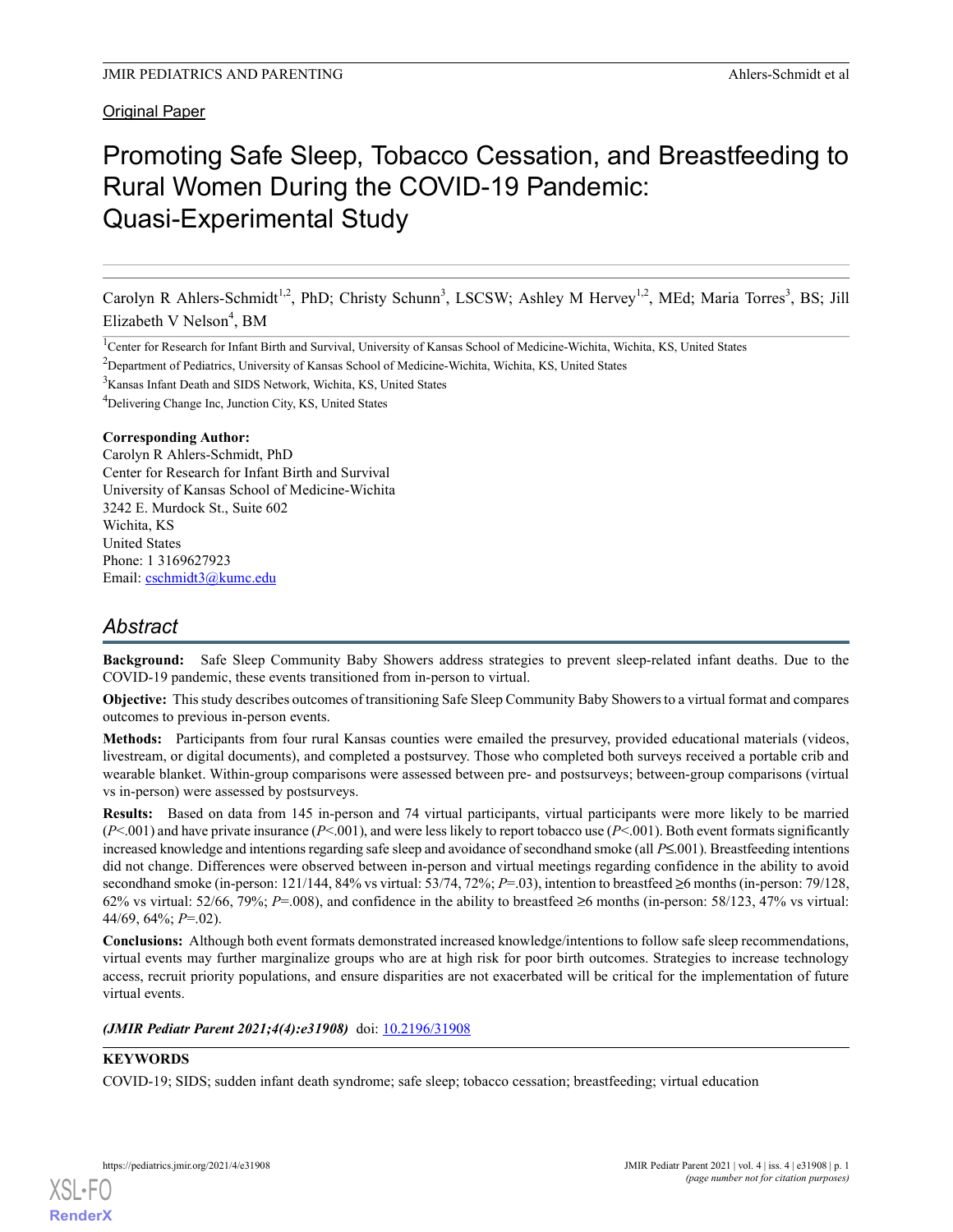# Introduction

The impact of SARS-CoV-2 on maternal and perinatal outcomes appears to be less severe than initially thought, though infection is still a cause for concern [1-4]. However, impacts appear to go beyond the physiologic reactions to direct infection [1]. Pregnant and postpartum women have reported changes in employment and financial status, mental health, social support, and for some even access to care [5]. Women also reported changes in infant care practices, such as breastfeeding and infant sleep strategies, specifically attributed to the pandemic, though changes did not always reach statistical significance [5].

Although empirical data are not yet available, personal communication with emergency and support services indicate there may be an increase of sleep-related infant deaths during the pandemic. Sleep-related infant deaths, including sudden infant death syndrome (SIDS), accidental suffocation or strangulation in bed, and other undetermined deaths, are the primary cause of death for infants from 28 days to 1 year of life despite risk reduction strategies promoted by the American Academy of Pediatrics (AAP; eg, supine position) [6]. Programs such as Safe Sleep Community Baby Showers [7-9] are a recognized strategy to promote infant safe sleep [10] where women and their support persons are brought together at a community venue to celebrate their pregnancy and receive education. Topics address risk reduction strategies to prevent sleep-related infant deaths, including safe sleep position and surface, breastfeeding, and tobacco-free environments. Tools needed to create a safe sleep environment (eg, portable crib or wearable blanket) are often provided to attendees [7-9].

During the COVID-19 pandemic, many programs that support maternal and infant health, including education on the AAP safe sleep recommendations, had to redirect resources and reduce or even halt support services. New delivery strategies were needed to accommodate stay-at-home orders and gathering size restrictions when services were available. One such strategy was virtual education; however, the impact of transitioning Safe Sleep Community Baby Showers from in-person to virtual is unknown. As such, the purpose of this study is to describe the outcomes of virtual Safe Sleep Community Baby Showers and compare the results to previous in-person events.

# Methods

#### Settings

The Kansas Infant Death and SIDS (KIDS) Network has created a statewide infrastructure of certified safe sleep instructors [8,11] who facilitate in-person Safe Sleep Community Baby Showers. With the support of the KIDS Network, safe sleep instructors in four rural counties (Geary, Cloud, Harvey, and Shawnee) held virtual Safe Sleep Community Baby Showers in 2020. Outcomes from these events were compared to previous in-person Safe Sleep Community Baby Showers held in 2019.

#### Participants

Participants were pregnant or postpartum women. For in-person events, participants were recruited via social media, radio ads, and fliers, and through health care providers and maternal and

child health programs. Presurveys were completed on paper at the event prior to the education. Postsurveys were completed immediately following the education. Participants for virtual events were recruited through local outreach including social media and referral by partner programs and events. Potential participants were emailed a link and instructions to complete the presurvey. Once completed, educational materials and links were distributed. The postsurvey link with instructions was emailed following completion of the education. Participants at all events who completed both pre- and postsurveys received a portable crib and wearable blanket.

#### **Instruments**

A 22-item presurvey, including demographics; knowledge; intention; and practice questions on safe sleep, tobacco use/avoidance, and breastfeeding, was completed by participants prior to receiving education. Due to skip logic, not all participants completed all items. At the end of the event, 13 of the same knowledge and intention items from the presurvey and an additional 9 items related to confidence and satisfaction with the event were collected. Deidentified survey data were collected and managed using REDCap, a secure web-based data capture application hosted at the University of Kansas Medical Center [12,13].

#### Education

Safe sleep, breastfeeding, and tobacco cessation/avoidance education was provided to participants regardless of education format. In-person events were interactive by nature, using presentation and demonstration, but also included video components. For virtual events, Geary and Cloud counties chose to provide educational videos and prerecorded presentations to participants (passive). Harvey and Shawnee counties held real-time interactive education over a virtual platform (interactive).

#### Statistical Analysis

Descriptive statistics, confidence items, and satisfaction are summarized using frequencies (percentages). Comparisons between pre- and postsurveys were made using McNemar test for paired dichotomous variables (safe vs unsafe responses), Friedman test, and chi-square likelihood ratio test. Data from previous in-person Safe Sleep Community Baby Showers for three of the four counties were used to assess potential differences in postintervention outcomes. One was omitted due to using a previous version of the survey. The Mann-Whitney Wilcoxon test for independent samples was used for comparison between virtual and in-person events. Due to different education formats (interactive and passive) for virtual Safe Sleep Community Baby Showers, a secondary data analysis was completed. Alpha was set a priori at .05. Statistical analyses were performed using SPSS for Windows, Version 23.0 (IBM Corp). This project involved secondary analysis of deidentified program data and was reviewed by the University of Kansas Medical Center Human Subjects Committee who determined it to not be human participant research.

XSL•FO RenderX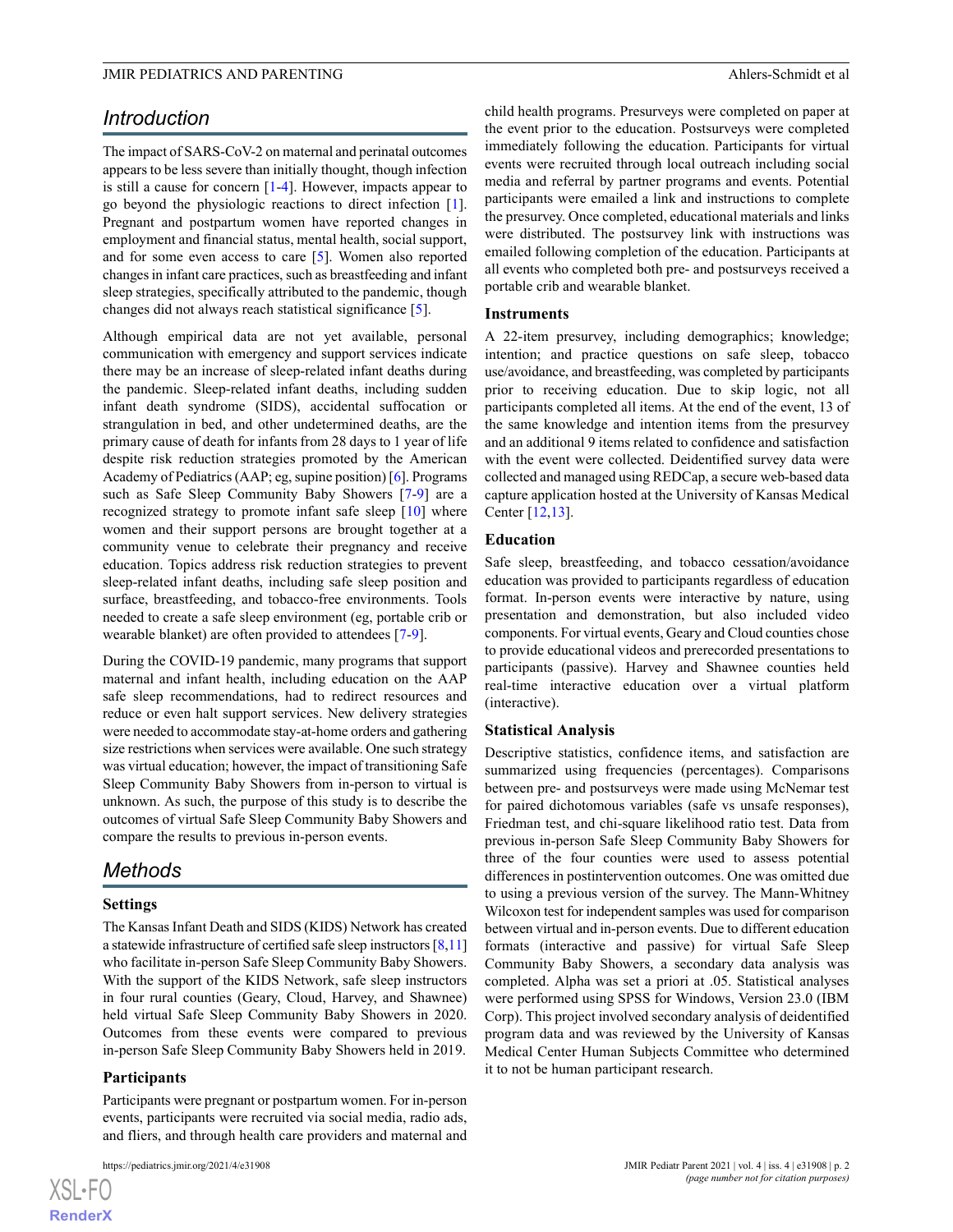# Results

### Participants

Between August 2020 and November 2020, four virtual Safe Sleep Community Baby Showers were held in rural Kansas counties: Harvey, Geary, Cloud, and Shawnee. A total of 97 individuals engaged in the virtual events; 22 completed only the presurvey, and 1 completed only the postsurvey. Therefore, 74 participants were included in the analysis. Due to similarity in results between events, data is reported in aggregate on the tables. In 2019, one in-person Safe Sleep Community Baby Shower was held in each of the following counties Geary, Cloud, and Shawnee counties with a total of 145 attendees across all events. All completed both pre- and postsurveys.

#### Demographics

Full demographics are in Table 1. Differences in marital status and insurance status were observed between virtual and in-person participants. Virtual participants were significantly more likely to be married  $(P < 001)$  and have private insurance  $(P<.001)$ .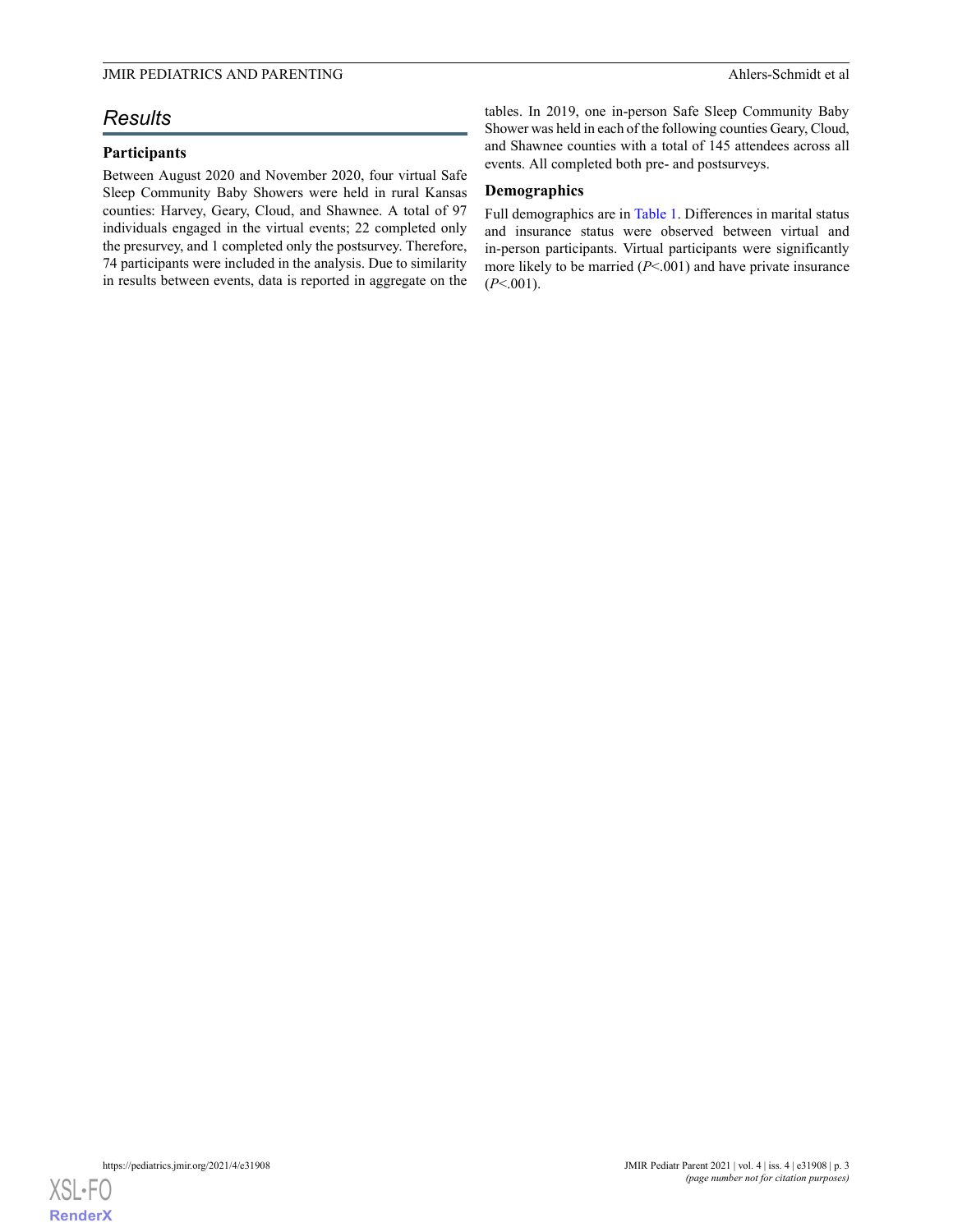## JMIR PEDIATRICS AND PARENTING Ahlers-Schmidt et al

Table 1. Participant characteristics.<sup>a</sup>

|                                          | In-person $CBS^b$ (n=145), n (%) | Virtual CBS (n=74), n (%) | Between group difference, P value <sup>c</sup> |
|------------------------------------------|----------------------------------|---------------------------|------------------------------------------------|
| <b>County of residence</b>               |                                  |                           | < 0.01                                         |
| Harvey                                   | 0(0.0)                           | 15(20.3)                  |                                                |
| Geary                                    | 54 (37.2)                        | 42(56.8)                  |                                                |
| Cloud                                    | 20(13.8)                         | 11(14.9)                  |                                                |
| Shawnee                                  | 71 (49.0)                        | 6(8.1)                    |                                                |
| Race/ethnicity                           |                                  |                           | .44                                            |
| Non-Hispanic White                       | 87 (60.4)                        | 51 (68.9)                 |                                                |
| Non-Hispanic Black                       | 30(20.8)                         | 10(13.5)                  |                                                |
| Hispanic                                 | 15(10.4)                         | 9(12.2)                   |                                                |
| Other <sup>d</sup>                       | 12(8.3)                          | 4(5.4)                    |                                                |
| <b>Marital status</b>                    |                                  |                           | < 0.01                                         |
| Single                                   | 58 (40.3)                        | 8(10.8)                   |                                                |
| Married                                  | 59 (41.0)                        | 51 (68.9)                 |                                                |
| Other <sup>e</sup>                       | 27(18.8)                         | 15(20.3)                  |                                                |
| Partner race/ethnicity                   |                                  |                           | .64                                            |
| Non-Hispanic White                       | 74 (51.0)                        | 46 (62.2)                 |                                                |
| Non-Hispanic Black                       | 27 (18.6)                        | 11(14.9)                  |                                                |
| Hispanic                                 | 17(11.7)                         | 7(9.5)                    |                                                |
| Other <sup>d</sup>                       | 14(9.7)                          | 5(6.8)                    |                                                |
| Not applicable/choose not to answer      | 13(9.0)                          | 5(6.8)                    |                                                |
| Mother's education                       |                                  |                           | .05                                            |
| Some high school                         | 23(16.0)                         | 5(6.8)                    |                                                |
| High school graduate or GED <sup>f</sup> | 79 (54.9)                        | 32(43.2)                  |                                                |
| 2-year community college graduate        | 12(8.3)                          | 13(17.6)                  |                                                |
| 4-year college graduate                  | 15(10.4)                         | 13(17.6)                  |                                                |
| Graduate school                          | 9(6.3)                           | 7(9.5)                    |                                                |
| Other                                    | 6(4.2)                           | 4(5.4)                    |                                                |
| <b>Insurance status</b>                  |                                  |                           | .001                                           |
| Private insurance                        | 27(18.8)                         | 26(35.1)                  |                                                |
| KanCare/Medicaid                         | 84 (58.3)                        | 23(31.1)                  |                                                |
| Military                                 | 24(16.7)                         | 20(27.0)                  |                                                |
| Otherg                                   | 9(6.3)                           | 5(6.8)                    |                                                |
| Prenatal care provider                   |                                  |                           | .11                                            |
| Private provider's office                | 54 (37.8)                        | 34 (46.6)                 |                                                |
| Hospital clinic                          | 66 (46.2)                        | 30(40.5)                  |                                                |
| Community health clinic                  | 16(11.2)                         | 4(5.4)                    |                                                |
| Clinic at work or school                 | 0(0.0)                           | 2(2.7)                    |                                                |
| County health department                 | 2(1.4)                           | 0(0.0)                    |                                                |
| Other                                    | 5(3.5)                           | 3(4.1)                    |                                                |

<sup>a</sup>Missing data: in-person: race/ethnicity (n=1), marital status (n=1), mother's education (n=1), insurance status (n=1), prenatal care provider (n=2); virtual: prenatal care provider (n=1).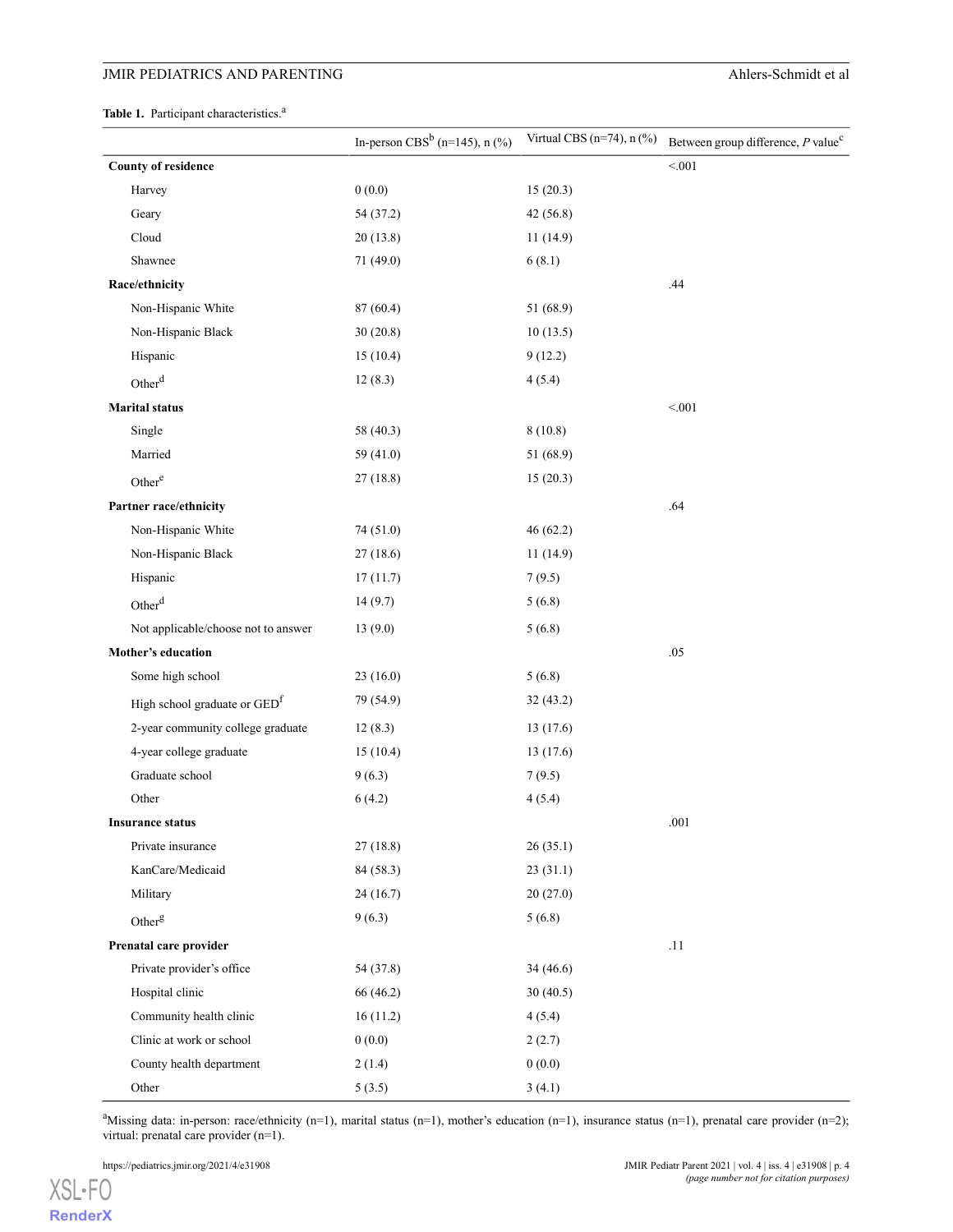<sup>b</sup>CBS: Community Baby Showers.

 ${}^cP$  value <.05 indicates a statistically significant difference between pre- and postsurvey responses.

<sup>d</sup>Race/ethnicity: other includes multiracial and other.

eMarital status: other includes partnered, separated, and divorced.

<sup>f</sup>GED: General Educational Development.

<sup>g</sup>Insurance status: other includes self-pay, managed care organization/marketplace, and other.

#### Changes in Safe Sleep Knowledge and Intentions

Following the Safe Sleep Community Baby Showers, in-person participants demonstrated a positive increase from pre- to postsurvey in intention to follow safe sleep practices related to anticipated sleep position (pre: 128/144, 89% vs post: 142/144, 99%; P<.001), anticipated sleep surfaces (pre: 126/145, 87% vs post:  $140/145$ ,  $97\%$ ;  $P=.001$ ), anticipated crib items (pre: 86/130, 66% vs post: 123/130, 95%; P<.001), and discussing safe sleep with others (pre: 90/138, 65% vs post: 132/138, 96%; P<.001; Table 2). On the postsurvey, the majority (123/125, 98%) reported knowing at least one person who would support safe sleep. Virtual participants also demonstrated a positive

increase from pre- to postsurvey in intention to follow safe sleep practices related to only placing their baby on the back to sleep (pre: 63/74, 85% vs post: 74/74, 100%; P=.001), safe sleep surfaces (pre: 60/73, 82% vs post: 71/73, 97%; P=.001), inclusion of only safe items in the crib (pre: 58/73, 80% vs post: 71/73, 97%; P<.001), and discussing safe sleep with others (pre: 53/73, 73% vs post: 73/73 100%; P<.001). In addition, all virtual participants (74/74, 100%) reported knowing at least one person who would support safe sleep. No differences in anticipated safe sleep practices were observed between those who attended an in-person event compared to those who attended a virtual event.

Table 2. Changes in intended safe sleep practices.<sup>a</sup>

|                                                                                  | In-person CBS <sup>b</sup> (n=145) |                         |                                          | Virtual CBS $(n=74)$   |                         |                                          | Between-group<br>differences, $P$<br>value <sup>c</sup> |
|----------------------------------------------------------------------------------|------------------------------------|-------------------------|------------------------------------------|------------------------|-------------------------|------------------------------------------|---------------------------------------------------------|
|                                                                                  | Presurvey, n<br>$(\%)$             | Postsurvey, n<br>$(\%)$ | Within-group<br>difference, $P$<br>value | Presurvey, n<br>$(\%)$ | Postsurvey, n<br>$(\%)$ | Within-group<br>difference, $P$<br>value |                                                         |
| Safe sleep position<br>(back only)                                               | 128(88.9)                          | 142 (98.6)              | < 0.01                                   | 63(85.1)               | 74 (100)                | .001                                     | .31                                                     |
| Safe sleep surface<br>(crib, portable crib, or<br>bassinet only)                 | 126(86.9)                          | 140 (96.6)              | .001                                     | 60(82.2)               | 71 (97.3)               | .001                                     | .78                                                     |
| Safe crib items (firm<br>mattress, fitted sheet,<br>or wearable blanket<br>only) | 86 (66.2)                          | 123 (94.6)              | < 001                                    | 58 (79.5)              | 71 (97.3)               | < 001                                    | .33                                                     |
| Have or plan to dis-<br>cuss safe sleep with<br>others                           | 90(65.2)                           | 132(95.7)               | < 0.01                                   | 53 (72.6)              | 73 (100)                | < 001                                    | .07                                                     |

<sup>a</sup>Missing data: in-person: sleep position (n=1), crib items (n=15), talk to others about safe sleep (n=7); virtual: sleep surface (n=1), crib items (n=1), talk to others about safe sleep (n=1).

<sup>b</sup>CBS: Community Baby Showers.

 $c_P$  value <.05 indicates statistically significant difference between pre- and postsurvey responses.

#### Changes in Readiness to Quit and Knowledge of a Tobacco-Free Environment

other reported daily use. No significant changes in readiness to quit were observed between pre- and postsurvey for either group.

The majority of in-person participants (n=100, 69%) and virtual participants (n=72, 97%) reported not using tobacco products in the 6 months prior to the Safe Sleep Community Baby Showers; however, this number was significantly lower for in-person participants (P<.001). Of in-person participants reporting tobacco use ( $n=44/144$ ), the majority ( $n=27/44$ , 61%) reported daily use, while 5% (n=2/44) reported weekly and 34% (n=15/44) were not currently using. Of virtual participants who reported using (n=2/74), one was not currently using and the

XSL•FO

Positive changes were observed for in-person participants from pre- to postsurvey regarding plans to not allow tobacco use in the home or car (pre: 123/142, 87% vs post: 132/142, 93%;  $P=0.04$ ), knowledge of three ways to avoid secondhand exposure (pre: 107/140, 76% vs post: 135/140, 96%; P<.001), and knowledge of at least three local resources for tobacco cessation (pre: 24/133, 18% vs post: 55/133, 41%; P<.001; Table 3). Following the events, virtual participants also reported positive changes from pre- to postsurvey in plans to not allow tobacco use inside their home or car (pre: 67/74, 91% vs post: 73/74, 99%;  $P=01$ ), knowledge of three ways to avoid secondhand

RenderX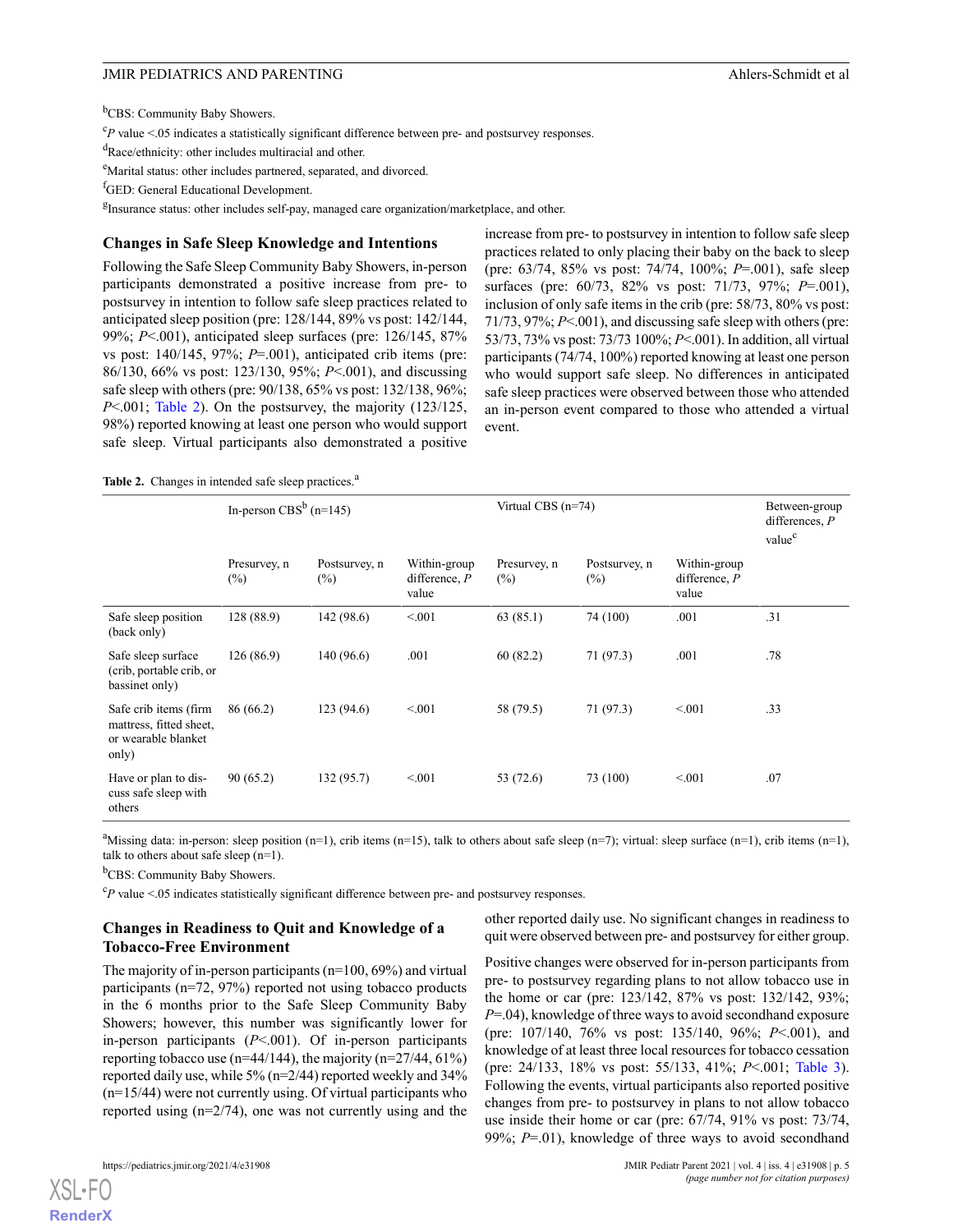exposure (pre: 52/74, 70% vs post: 74/74, 100%; P<.001), and knowledge of at least three local resources for tobacco cessation

(pre: 7/73, 10% vs post: 38/73, 52%; P<.001). No differences were observed between virtual and in-person participants.

Table 3. Smoking exposure, cessation, resources, and intent to quit.<sup>a</sup>

|                                                  |                                                     | In-person CBS <sup>b</sup> (n=145) |                                          | Virtual CBS $(n=74)$   |                         |                                          | Between-group<br>differences, $P$<br>value <sup>c</sup> |
|--------------------------------------------------|-----------------------------------------------------|------------------------------------|------------------------------------------|------------------------|-------------------------|------------------------------------------|---------------------------------------------------------|
|                                                  | Presurvey, n<br>$(\%)$                              | Postsurvey, n<br>$(\%)$            | Within-group<br>difference, $P$<br>value | Presurvey, n<br>$(\%)$ | Postsurvey, n<br>$(\%)$ | Within-group<br>difference, $P$<br>value |                                                         |
|                                                  | Secondhand exposure in home or car <sup>d</sup>     |                                    | .04                                      |                        |                         | .01                                      | .05                                                     |
| Never                                            | 123(86.6)                                           | 132(93.0)                          |                                          | 67(90.5)               | 73 (98.6)               |                                          |                                                         |
| Daily                                            | 18(12.7)                                            | 9(6.3)                             |                                          | 5(6.8)                 | 1(1.4)                  |                                          |                                                         |
| Weekly                                           | 1(0.7)                                              | 1(0.7)                             |                                          | 2(2.7)                 | 0(0.0)                  |                                          |                                                         |
| Know $\geq$ 3 ways to avoid second hand exposure |                                                     | < 0.01                             |                                          |                        | < 0.01                  | .10                                      |                                                         |
| Yes                                              | 107(76.4)                                           | 135 (96.4)                         |                                          | 52 (70.3)              | 74 (100)                |                                          |                                                         |
| No                                               | 33(23.6)                                            | 5(3.6)                             |                                          | 22(29.7)               | 0(0.0)                  |                                          |                                                         |
|                                                  | Know $\geq$ 3 local resources for tobacco cessation |                                    | < 0.01                                   |                        |                         | < 001                                    | .12                                                     |
| Yes                                              | 24(18.0)                                            | 55 (41.4)                          |                                          | 7(9.6)                 | 38(52.1)                |                                          |                                                         |
| No                                               | 109(82.0)                                           | 78 (58.6)                          |                                          | 66 (90.4)              | 35(47.9)                |                                          |                                                         |

<sup>a</sup>Missing data: in-person: secondhand exposure in home or car  $(n=3)$ , know >3 ways to avoid secondhand exposure  $(n=5)$ , know >3 local resources  $(n=12)$ ; virtual: know >3 local resources  $(n=1)$ .

<sup>b</sup>CBS: Community Baby Showers.

 ${}^cP$  value <.05 indicates statistically significant difference between pre- and postsurvey responses.

<sup>d</sup>Presurvey indicates actual behavior; postsurvey represents future intention.

#### Changes in Breastfeeding Intentions

In-person participants planned to breastfeed their baby with no change observed from pre- to postsurvey (pre: 130/138, 94% vs post:  $132/138$ ,  $96\%$ ;  $P=.53$ ; Table 4). Differences were also not observed in intention to breastfeed longer than 6 months (pre: 77/128, 60% vs post: 79/128, 62%; P=.63). However, following the events, more in-person participants reported being confident in their ability to breastfeed for longer than 6 months (pre: 50/123, 41% vs post: 58/123, 47%; P=.008), and knowledge of at least three local breastfeeding resources (pre: 45/138, 33% vs post: 81/138, 59%; P<.001). Virtual participants planned to breastfeed their baby with no change observed preto postsurvey (pre: 69/74, 93% vs post: 69/74, 93%; P=.56). No differences were reported in intention to breastfeed longer than 6 months (pre: 52/66, 79% vs post: 52/66, 79%; P>.99) or confidence in ability to breastfeed longer than 6 months (pre: 41/69, 59% vs post: 44/69, 64%; P=.38). A statistically significant difference was observed in knowledge of at least three local breastfeeding resources (pre: 13/74, 18% vs post: 41/74, 55%; P<.001) following the virtual events. Differences were observed between in-person and virtual participants in their intention to breastfeed longer than 6 months (post: 79/128, 62% vs post: 58/66, 79%;  $P = .008$ ) and confidence in ability to breastfeed for longer than 6 months (post: 58/123, 47% vs post: 44/69, 64%; P=.02).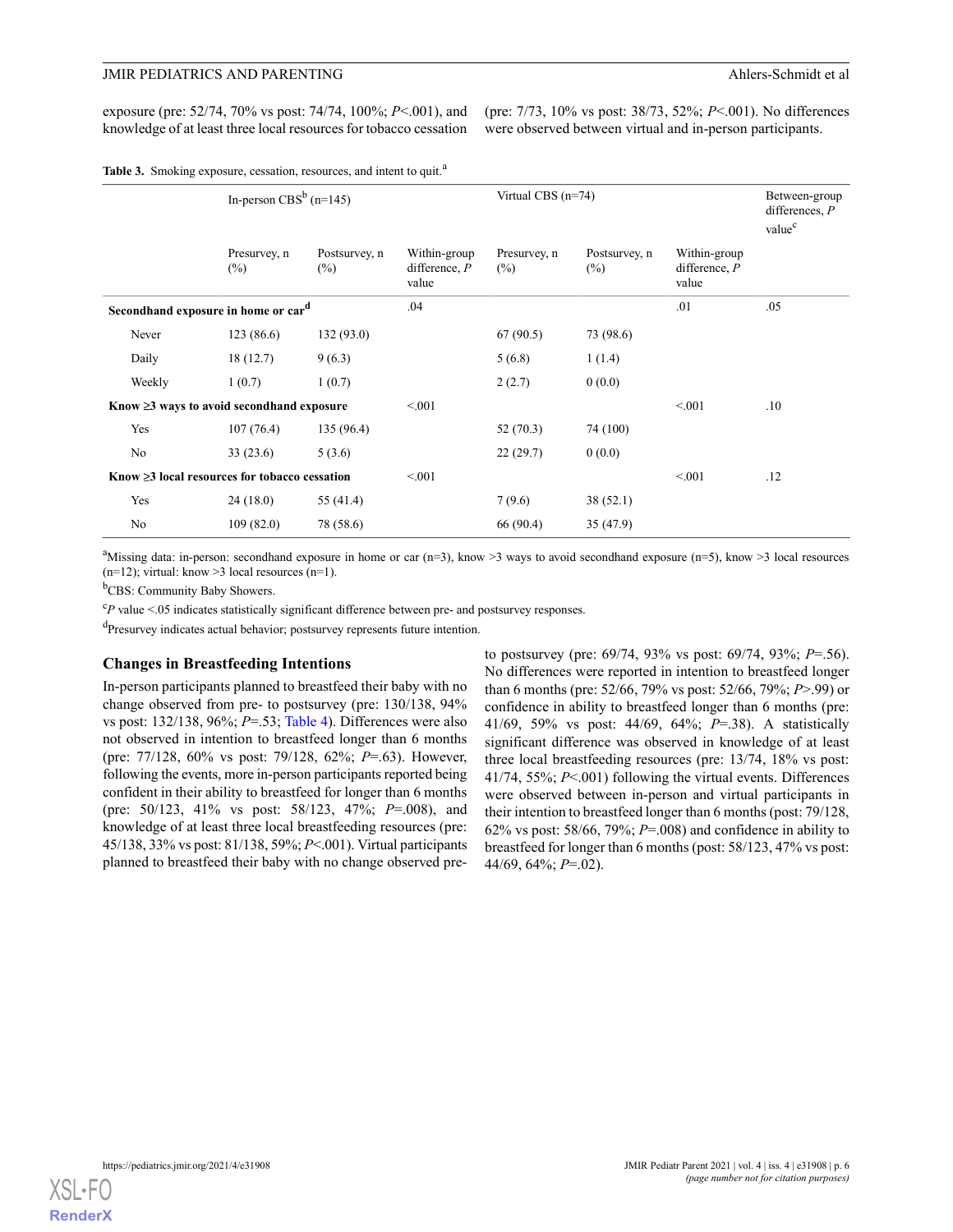#### Table 4. Breastfeeding intent, confidence, and knowledge of resources.<sup>a</sup>

|                                                     |                                                  | In-person $CBS^b$ (n=145) |                         | Virtual CBS (n=74)                       |                     |                         |                                          | Between-group<br>differences, $P$<br>value <sup>c</sup> |
|-----------------------------------------------------|--------------------------------------------------|---------------------------|-------------------------|------------------------------------------|---------------------|-------------------------|------------------------------------------|---------------------------------------------------------|
|                                                     |                                                  | Presurvey, n<br>$(\%)$    | Postsurvey, n<br>$(\%)$ | Within-group<br>difference, $P$<br>value | Presurvey, n<br>(%) | Postsurvey, n<br>$(\%)$ | Within-group<br>difference, $P$<br>value |                                                         |
|                                                     | <b>Likelihood of breastfeeding</b>               |                           |                         | .53                                      |                     |                         | .56                                      | .80                                                     |
|                                                     | Don't plan to breastfeed                         | 4(2.9)                    | 5(3.6)                  |                                          | 5(6.8)              | 5(6.8)                  |                                          |                                                         |
|                                                     | Not likely                                       | 4(2.9)                    | 1(0.07)                 |                                          | 0(0.0)              | 0(0.0)                  |                                          |                                                         |
|                                                     | Somewhat likely                                  | 25(18.1)                  | 24 (17.4)               |                                          | 10(13.5)            | 11(14.9)                |                                          |                                                         |
|                                                     | Very likely                                      | 105(76.1)                 | 108(78.3)               |                                          | 59 (79.7)           | 58 (78.4)               |                                          |                                                         |
|                                                     | Intend to breastfeed >6 months                   |                           |                         | .63                                      |                     |                         | > 99                                     | .008                                                    |
|                                                     | Yes                                              | 77(60.2)                  | 79 (61.7)               |                                          | 52 (78.8)           | 52 (78.8)               |                                          |                                                         |
|                                                     | No                                               | 51 (39.8)                 | 49 (38.3)               |                                          | 14(21.2)            | 14(21.2)                |                                          |                                                         |
|                                                     | Confident in ability to breastfeed for >6 months |                           |                         | .008                                     |                     |                         | .38                                      | .02                                                     |
|                                                     | Yes                                              | 50(40.7)                  | 58 (47.2)               |                                          | 41 (59.4)           | 44 (63.8)               |                                          |                                                         |
|                                                     | N <sub>o</sub>                                   | 73 (59.3)                 | 65(52.8)                |                                          | 28(40.6)            | 25(36.2)                |                                          |                                                         |
| Knowledge of $\geq$ 3 local breastfeeding resources |                                                  | < 0.01                    |                         |                                          | < 0.01              | .65                     |                                          |                                                         |
|                                                     | Yes                                              | 45(32.6)                  | 81 (58.7)               |                                          | 13(17.6)            | 41 (55.4)               |                                          |                                                         |
|                                                     | No                                               | 93 (67.4)                 | 57(41.3)                |                                          | 61(82.4)            | 33(44.6)                |                                          |                                                         |

<sup>a</sup>Missing data: in-person: likelihood (n=7), duration (n=6), confidence (n=11), knowledge of local resources (n=7); virtual: duration (n=8), confidence (n=5).

<sup>b</sup>CBS: Community Baby Showers.

 ${}^cP$  value <.05 indicates statistically significant difference between pre- and postsurvey responses.

#### Confidence Change

On the postsurvey, participants were asked to rate their confidence based on education received (Table 5). Significant

differences were only observed between the two groups in confidence to avoid secondhand smoke  $(P=.03)$ .

XSL•FO RenderX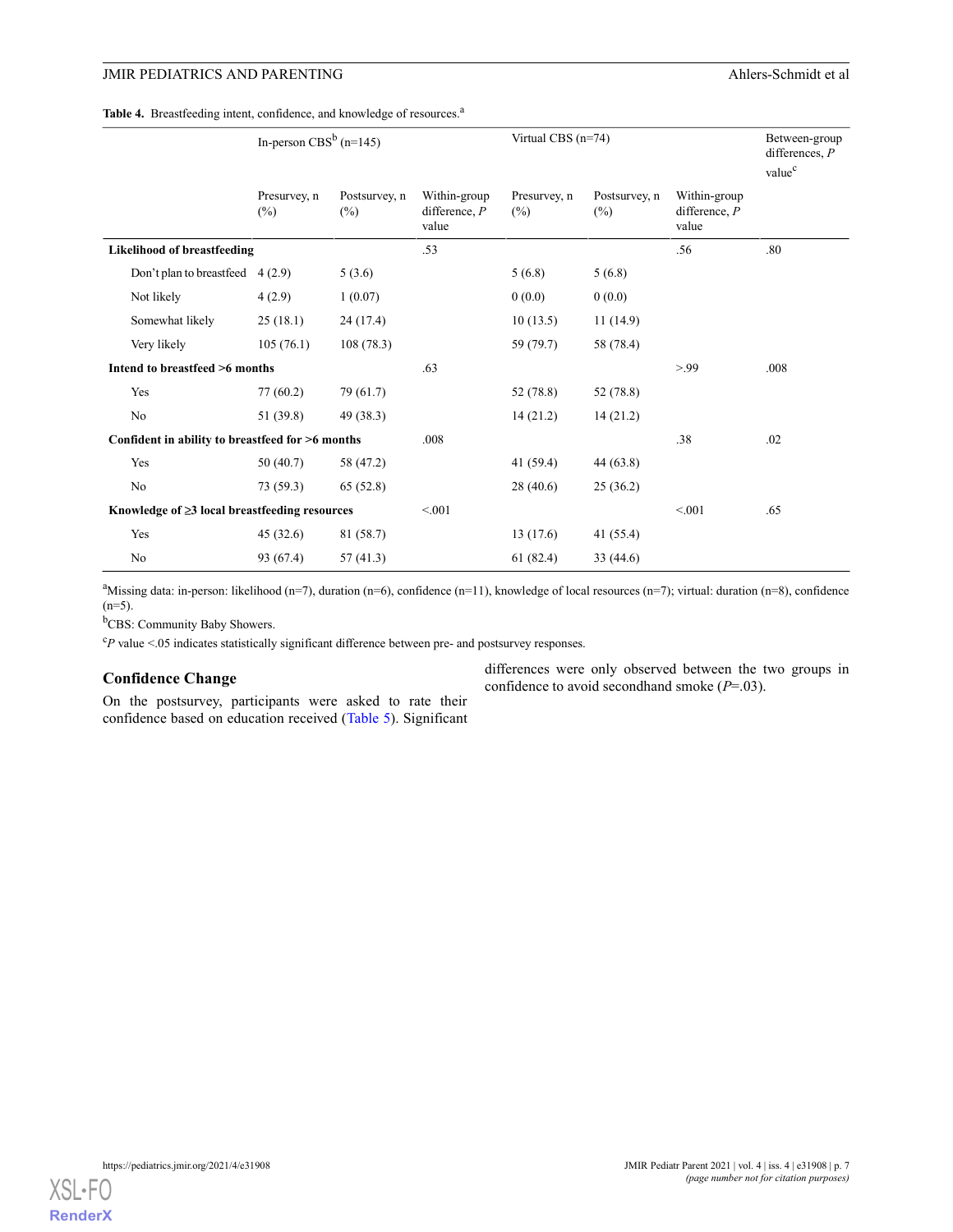| Table 5. Confidence in ability to engage in risk reduction strategies following Safe Sleep Community Baby Showers. <sup>a</sup> |  |  |  |
|---------------------------------------------------------------------------------------------------------------------------------|--|--|--|
|                                                                                                                                 |  |  |  |

|                                                                           | In-person CBS <sup>b</sup> (n=145) | Virtual CBS (n=74) | Between-group difference, $P$ value <sup>c</sup> |
|---------------------------------------------------------------------------|------------------------------------|--------------------|--------------------------------------------------|
| Get baby to sleep on their back                                           |                                    |                    | .22                                              |
| Less confident                                                            | 1(0.7)                             | 0(0.0)             |                                                  |
| No change                                                                 | 24(16.6)                           | 18(24.3)           |                                                  |
| More confident                                                            | 120(82.8)                          | 56 (75.7)          |                                                  |
| Have baby sleep in my room, but separate crib, portable crib, or bassinet |                                    |                    | .18                                              |
| Less confident                                                            | 1(0.7)                             | 0(0.0)             |                                                  |
| No change                                                                 | 23(15.9)                           | 18(24.3)           |                                                  |
| More confident                                                            | 121 (83.4)                         | 56 (75.7)          |                                                  |
| Keep loose blankets out of the crib                                       |                                    |                    | .60                                              |
| Less confident                                                            | 3(2.1)                             | 0(0.0)             |                                                  |
| No change                                                                 | 25(17.4)                           | 17(23.0)           |                                                  |
| More confident                                                            | 116(80.6)                          | 57(77.0)           |                                                  |
| Follow safe sleep recommendations even when people give different advice  |                                    |                    | .50                                              |
| No change                                                                 | 17(15.2)                           | 14(18.9)           |                                                  |
| More confident                                                            | 95 (84.8)                          | 60(81.1)           |                                                  |
| Avoid secondhand smoke                                                    |                                    |                    | .03                                              |
| No change                                                                 | 23(16.0)                           | 21(28.4)           |                                                  |
| More confident                                                            | 121(84.0)                          | 53 (71.6)          |                                                  |
| <b>Breastfeed</b>                                                         |                                    |                    | .14                                              |
| No change                                                                 | 36(25.5)                           | 26(35.1)           |                                                  |
| More confident                                                            | 105(74.5)                          | 48 (64.9)          |                                                  |

<sup>a</sup>Missing data: in-person: loose blankets (n=1), follow recommendations (n=33), secondhand smoke (n=1), breastfeeding (n=4). <sup>b</sup>CBS: Community Baby Showers.

 ${}^{c}P$  value <.05 indicates statistically significant difference between pre- and postsurvey responses.

#### Participant Satisfaction

Satisfaction with events was high. In-person participants were very satisfied (120/144, 83%), satisfied (22/144, 15%), or neutral (2/144, 1%). The majority of virtual participants reported being very satisfied (57/74, 77%). The remainder were satisfied (16/74, 22%) or neutral (1/74, 1%). Several comments specifically addressed the virtual nature of the training. One woman stated:

Thank you for the opportunity to participate in the community baby shower over zoom! It's a great way to keep promoting safe sleep for babies while keeping up with the strange times we are living in today.

No significant differences in event satisfaction were observed between in-person and virtual participants  $(P=27)$ .

#### Secondary Analysis of Virtual Education Formats

Two different education formats were used at the virtual Safe Sleep Community Baby Showers. A total of 53 (71.6%) participants received passive education and 21 (28.4%) attended an interactive virtual event. Participants who attended passive virtual events were significantly more likely to have received a high school diploma or General Educational Development (GED;  $P=.01$ ) and have military insurance ( $P=.01$ ), whereas participants who attended interactive events were more likely to receive prenatal care at a private provider's office  $(P=01)$ . No differences in anticipated safe sleep practices, smoking exposure or cessation, breastfeeding intention or confidence, or confidence on engagement in risk reduction strategies were observed between those who attended a passive virtual event compared to those who attended an interactive virtual event. Differences between the two groups were observed regarding knowledge of resources following the events. Specifically, participants who attended interactive events were more likely to know three or more local resources for tobacco cessation  $(P<.001)$  and three or more local breastfeeding resources  $(P<.001)$ .

### Discussion

#### Impact of Virtual Format

Safe Sleep Community Baby Showers held as virtual events in rural counties due to the COVID-19 pandemic had significantly more participants who reported being married and on private insurance than in-person events. These characteristics are frequently associated with positive perinatal outcomes (eg, [14,15]). In addition, though it did not cross the threshold for

```
XSL•FO
RenderX
```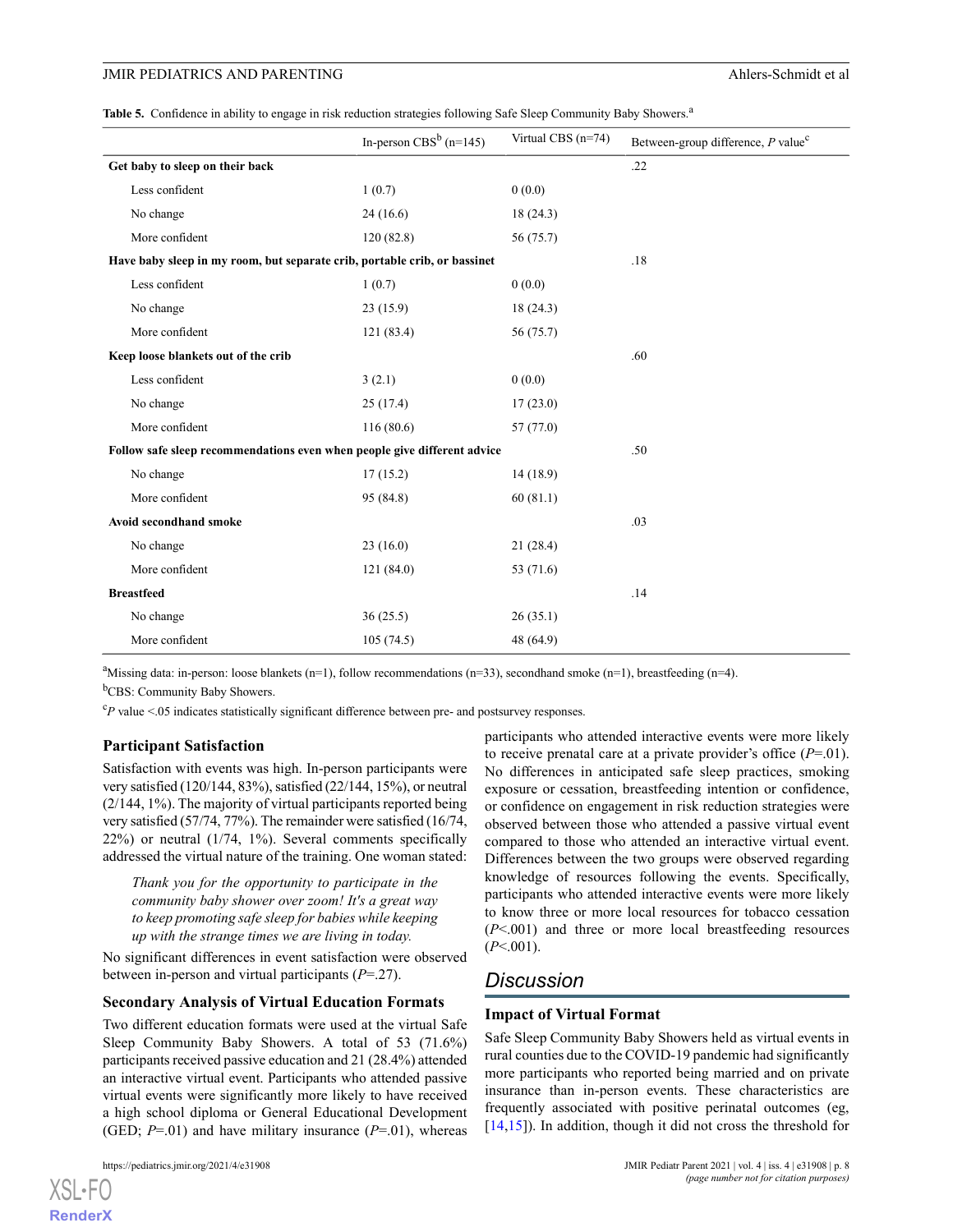significance, virtual attendees were less likely to report low education levels (37/74, 50% high school diploma/GED or less) than in-person attendees (102/144, 71%).

Women of higher socioeconomic status may have been more likely to participate in Safe Sleep Community Baby Showers for a variety of reasons. Rural communities are highly susceptible to COVID-19 due to vulnerable populations, fewer physicians, and lack of related services [16]. However, impacts may be especially dire for socially vulnerable populations [16], and concerns for immediate needs (eg, food, housing, or employment) impacted by the pandemic may have resulted in lower participation in educational events by low-income women. Further, during the pandemic, many health departments and health care providers had to modify or suspend services such as prenatal home visits, which may have promoted Safe Sleep Community Baby Showers to hard-to-reach families.

Differences in participants between the two event formats may also highlight access disparities that are exacerbated with the use of technology [17]. To reduce unintended negative impacts, future events could use Crawford and Serhal's [18] digital health equity framework, an expansion of Dover and Belon's [19] theories of health equity. Dover and Belon's [19] model suggests that the interplay of social determinants of health and health system use impact health equity. Within the model, impacts of socioeconomic, cultural, and political context, and their influence on the social stratification process, health policy context, environment, health-related behaviors and health beliefs, and social circumstances are explored [19]. Crawford and Serhal [18] expand this framework by considering the impacts of digital health resources and digital health literacy in enhancing health equity. For example, an individual's use of technology and capacity to access and interpret digital content is shaped by their social, cultural, and economic position, which should be considered in the development of health care and education and, even more importantly, in the development of policy [18].

As COVID-19 transmission risks are reduced through increased vaccine availability, it may be important to consider ways to safely hold in-person events, as data suggests these events serve individuals reporting more sociodemographic and behavioral risk factors associated with infant mortality [20]. If COVID-19 risks persist, identifying outreach strategies and partnerships to increase access to technology may be critical to ensure high-risk families have access to virtual events and to prevent further marginalizing disparate groups. Event dissemination and recruitment strategies may also need to be shifted to better promote virtual events to disadvantaged groups, such as through health care providers, other maternal child health programs, or trusted community members.

Despite demographic differences in attendees, both event formats were successful at promoting the AAP Safe Sleep Recommendations, with participants showing significant increases regarding intentions to use safe sleep practices following the baby showers. Postevent rates reflected those from previously published studies [7-9]. Similarly, positive improvements were observed within events for tobacco cessation/avoidance items, though self-reported tobacco use

XSL•FO

RenderX

was significantly higher for in-person participants. This could further reflect in-person participation by a higher risk group or may suggest a higher likelihood to truthfully report tobacco use in person. Fewer improvements were observed for breastfeeding intention and duration, though knowledge of breastfeeding support resources increased. In addition, only the in-person events increased participant confidence in the ability to breastfeed for greater than 6 months, which has been linked to benefits for both mother and infant, including reduced infant mortality [21].

To further assess impacts of the virtual education, a secondary analysis was performed to compare passive versus active education strategies. Participants differed in terms of demographic variables such as insurance type, but this is likely a reflection of the community at large and not the educational format. For example, Geary County, which used a passive education format, had high rates of military insurance but is the home of a military base. In terms of knowledge outcomes, the most prominent difference appeared in recognition of tobacco cessation and breastfeeding support resources. This may have resulted from additional discussion by participants and presenters in the interactive format. If the passive format will be used in the future, special care should be taken to provide additional information on resources available to support desired behaviors.

#### Limitations

This study is limited as events took place in rural counties in a Midwest state and may not be generalizable to urban areas or other regions. These rural communities had been engaged in safe sleep promotion through the Safe Sleep Instructor  $[8,11]$ project over a number of years, which may have impacted baseline data and openness to safe sleep education. The proportions of participants by county differed between in-person and virtual formats, which may have contributed to demographic differences. However, poverty rates for the counties were comparable: Harvey 9.6%, Cloud 11.4%, Shawnee 11.4%, and Geary 13%; state range 3.3% to 22.4% [22]. Data were self-reported, which could result in social desirability response bias. In addition, behavioral data following the event could not be collected, as it was outside the scope of this project. Future studies should assess parent behaviors related to infant safe sleep following educational events. The authors would like to note there were fewer missing data with the virtual trainings. This may indicate a benefit of allowing participants to complete data forms at their leisure prior to the event. Future research should assess attitudes and comfort around completing surveys online compared to in-person.

#### Conclusions

Although both event formats demonstrated the ability to increase knowledge/intentions in most areas measured, virtual events may further marginalize groups who are at high risk for poor birth outcomes. These findings have implications beyond safe sleep promotion, especially as the COVID-19 pandemic continues to accelerate the use of telemedicine and virtual platforms for public health education. Strategies to increase technology access, recruit priority populations, and ensure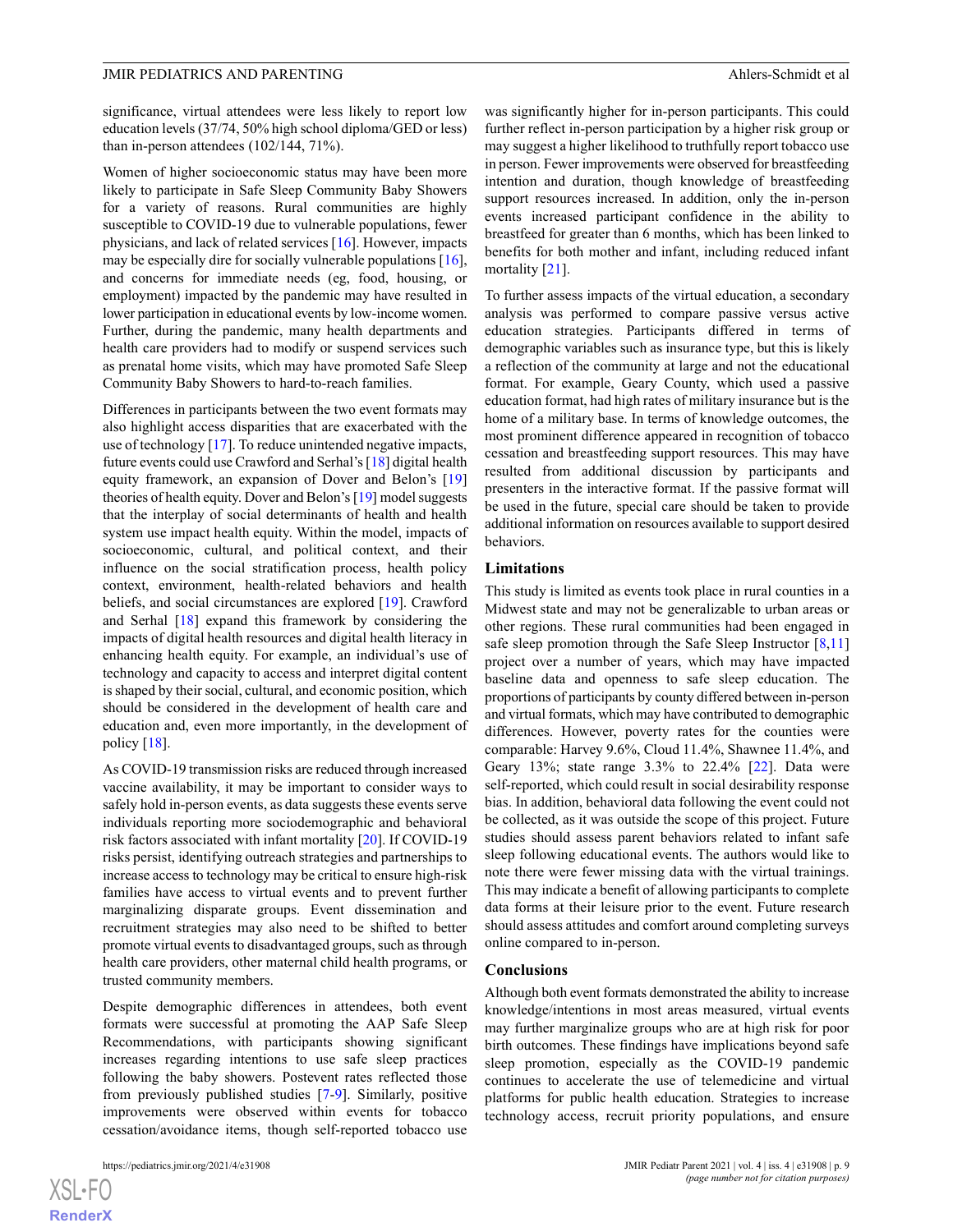disparities are not enhanced will be critical for implementation of future virtual events.

#### Acknowledgments

The authors would like to thank the certified Safe Sleep Instructors for their work on these events, including Tera Stucky RN, BSN, IBCLC, SSI, CPST; Lois Tracy; Danielle Twemlow, Parents as Teachers Educator; Teresa Fisher, RN, BSN; Carissa Horton, MPAS, PA-C; Ashley Wallace; and Ashley Llamas RN, BSN.

#### Conflicts of Interest

None declared.

#### References

- 1. Kotlar B, Gerson E, Petrillo S, Langer A, Tiemeier H. The impact of the COVID-19 pandemic on maternal and perinatal health: a scoping review. Reprod Health 2021 Jan 18;18(1):10 [FREE Full text] [doi: 10.1186/s12978-021-01070-6] [Medline: 33461593]
- 2. Elshafeey F, Magdi R, Hindi N, Elshebiny M, Farrag N, Mahdy S, et al. A systematic scoping review of COVID-19 during pregnancy and childbirth. Int J Gynaecol Obstet 2020 Jul;150(1):47-52. [doi: 10.1002/ijgo.13182] [Medline: 32330287]
- 3. Juan J, Gil MM, Rong Z, Zhang Y, Yang H, Poon LC. Effect of coronavirus disease 2019 (COVID-19) on maternal, perinatal and neonatal outcome: systematic review. Ultrasound Obstet Gynecol 2020 Jul;56(1):15-27. [doi: 10.1002/uog.22088] [Medline: 32430957]
- 4. Zaigham M, Andersson O. Maternal and perinatal outcomes with COVID-19: a systematic review of 108 pregnancies. Acta Obstet Gynecol Scand 2020 Jul;99(7):823-829. [doi: 10.1111/aogs.13867] [Medline: 32259279]
- 5. Ahlers-Schmidt CR, Hervey AM, Neil T, Kuhlmann S, Kuhlmann Z. Concerns of women regarding pregnancy and childbirth during the COVID-19 pandemic. Patient Educ Couns 2020 Sep 24:1 [FREE Full text] [doi: 10.1016/j.pec.2020.09.031] [Medline: 33010997]
- 6. Moon RY, Task Force on Sudden Infant Death Syndrome. SIDS and other sleep-related infant deaths: evidence base for 2016 updated recommendations for a safe infant sleeping environment. Pediatrics 2016 Nov;138(5):e20162940. [doi: 10.1542/peds.2016-2940] [Medline: 27940805]
- 7. Ahlers-Schmidt CR, Schunn C, Lopez V, Kraus S, Blackmon S, Dempsey M, et al. A comparison of community and clinic baby showers to promote safe sleep for populations at high risk for infant mortality. Glob Pediatr Health 2016;3:2333794X15622305 [FREE Full text] [doi: 10.1177/2333794X15622305] [Medline: 27335991]
- 8. Ahlers-Schmidt CR, Schunn C, Engel M, Dowling J, Neufeld K, Kuhlmann S. Implementation of a statewide program to promote safe sleep, breastfeeding and tobacco cessation to high risk pregnant women. J Community Health 2019 Feb;44(1):185-191. [doi: 10.1007/s10900-018-0571-4] [Medline: 30187364]
- 9. Ahlers-Schmidt CR, Schunn C, Hervey AM, Dempsey M, Blackmon S, Davis B, et al. Redesigned community baby showers to promote infant safe sleep. Health Education J 2020 Jul 04;79(8):888-900. [doi: 10.1177/0017896920935918]
- 10. Moon RY, Hauck FR, Colson ER. Safe infant sleep interventions: what is the evidence for successful behavior change? Curr Pediatr Rev 2016;12(1):67-75 [FREE Full text] [doi: 10.2174/1573396311666151026110148] [Medline: 26496723]
- 11. Ahlers-Schmidt CR, Schunn C, Kuhlmann S, Kuhlmann Z, Engel M. Developing a state-wide infrastructure for safe sleep promotion. Sleep Health 2017 Aug;3(4):296-299. [doi: 10.1016/j.sleh.2017.05.010] [Medline: 28709518]
- 12. Harris PA, Taylor R, Thielke R, Payne J, Gonzalez N, Conde JG. Research electronic data capture (REDCap)--a metadata-driven methodology and workflow process for providing translational research informatics support. J Biomed Inform 2009 Apr;42(2):377-381 [FREE Full text] [doi: 10.1016/j.jbi.2008.08.010] [Medline: 18929686]
- 13. Harris PA, Taylor R, Minor BL, Elliott V, Fernandez M, O'Neal L, REDCap Consortium. The REDCap consortium: building an international community of software platform partners. J Biomed Inform 2019 Jul;95:103208 [FREE Full text] [doi: 10.1016/j.jbi.2019.103208] [Medline: 31078660]
- 14. Kim H, Min K, Jung Y, Min J. Disparities in infant mortality by payment source for delivery in the United States. Prev Med 2021 Apr;145:106361. [doi: 10.1016/j.ypmed.2020.106361] [Medline: 33309872]
- 15. Shah PS, Zao J, Ali S, Knowledge Synthesis Group of Determinants of preterm/LBW births. Maternal marital status and birth outcomes: a systematic review and meta-analyses. Matern Child Health J 2011 Oct;15(7):1097-1109. [doi: 10.1007/s10995-010-0654-z] [Medline: 20690038]
- 16. Peters DJ. Community susceptibility and resiliency to COVID-19 across the rural-urban continuum in the United States. J Rural Health 2020 Jun;36(3):446-456 [FREE Full text] [doi: 10.1111/jrh.12477] [Medline: 32543751]
- 17. Madubuonwu J, Mehta P. How telehealth can be used to improve maternal and child health outcomes: a population approach. Clin Obstet Gynecol 2021 Jun 01;64(2):398-406. [doi: 10.1097/GRF.0000000000000610] [Medline: 33904845]
- 18. Crawford A, Serhal E. Digital health equity and COVID-19: the innovation curve cannot reinforce the social gradient of health. J Med Internet Res 2020 Jun 02;22(6):e19361 [FREE Full text] [doi: 10.2196/19361] [Medline: 32452816]

RenderX

XSL•FO